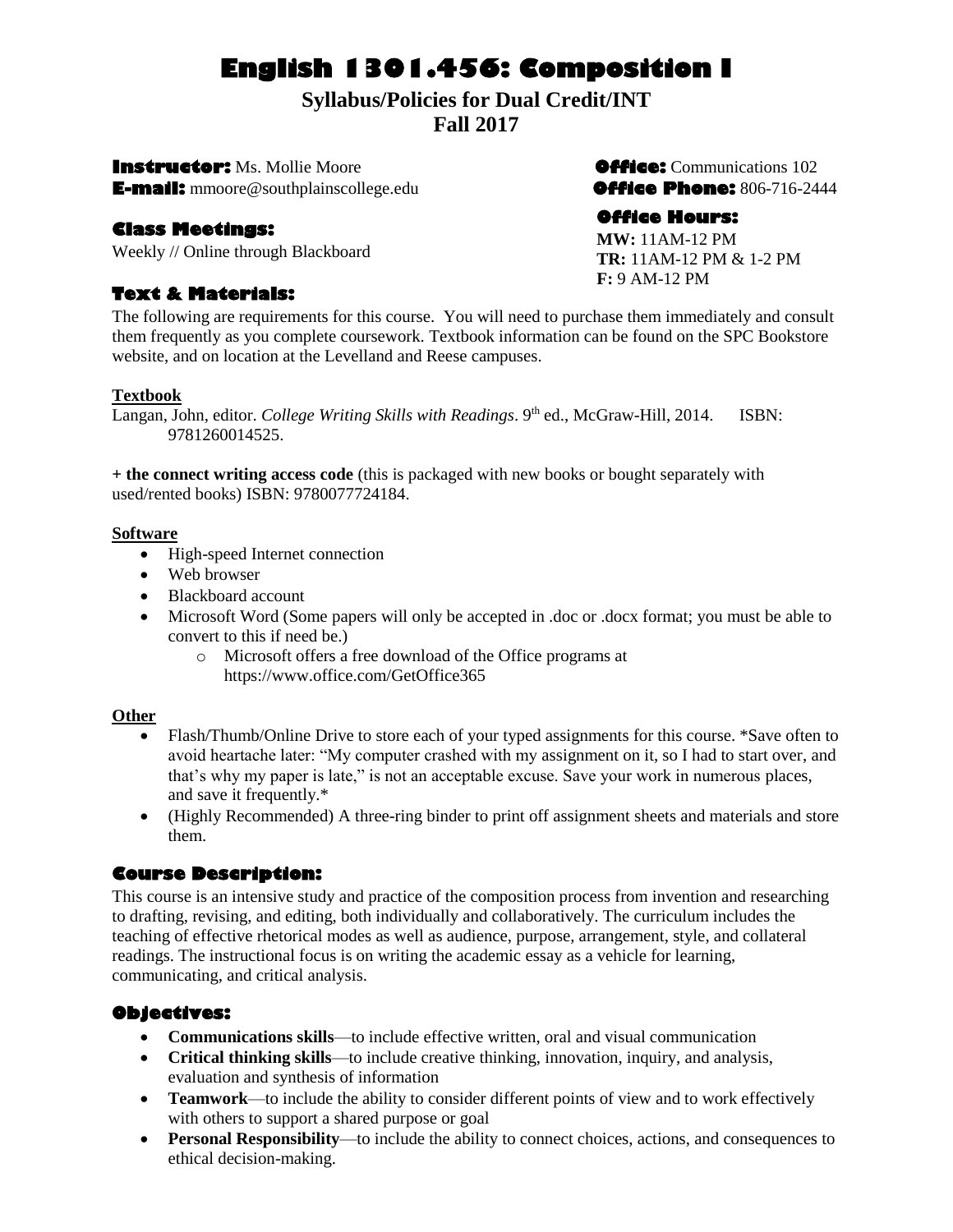#### **Goals/Outcomes:** Upon successful completion of this course, students will:

- 1. Demonstrate knowledge of individual and collaborative writing processes.
- 2. Exhibit logic, unity, development, and coherence to create essays.
- 3. Develop ideas with appropriate support and attribution.
- 4. Write in a style appropriate to audience and purpose.
- 5. Read, reflect, and respond critically to a variety of texts.
- 6. Use edited American English, with an emphasis on correct grammar, punctuation, spelling, and mechanics, in academic essays.
- 7. Write a minimum of six 500-word essays.

#### **Grades:**

| Major Essays (6, includes final)          | 70%           |
|-------------------------------------------|---------------|
| Rough Draft Exams (4)                     | 4%            |
| Connect Assignments (5 groups)            | 10%           |
| Process & Revision Packets (8)            | 8%            |
| Lecture $D/A$ (discussion or activity, 8) | 8%            |
| Reflection Quizzes (5)                    | $+$ Bonus $+$ |

**Grading Scale:**  A (Superior): 100-90%

B (Good): 89-80% C (Average): 79-70% D (Poor): 69-60% F (Unacceptable): 59-50%

*All grade percentages will come from an average of the grades in that category except for Major Essays which increase in weight and are divided as follows:*

## **Major Essays:**

| Essay #1 (Summary/Writing Process)    | 5%  |
|---------------------------------------|-----|
| Essay #2 (Definition)                 | 15% |
| Essay #3 (Cause/Effect)               | 20% |
| Essay #4 (Comp/Contrast)              | 20% |
| Essay #5 (Argument)                   | 30% |
| Essay #6 (final exam narrative essay) | 10% |

## **Explanation of Grading Components:**

#### Major Essays

Major essays are the final, polished copy of the essays we work on during each unit of class. These essays should reflect your knowledge of the content of class, mode of writing, and standards of English. **You will receive a detailed assignment sheet for each major essay.**

#### Rough Draft Exams

Rough draft exams are essays based on the conventions we have studied for that unit. For example, in Unit 5 we will learn how to write an argument. Then, for the rough draft exam you will write an argument paper based on what you have learned from discussion and activities and based on the assignment sheet you received at the first of the unit. While this essay will be considered a "rough draft," it will need to be an adequate reflection of the unit's goals. **You will receive a detailed assignment sheet for each rough draft exam.**

#### Connect Assignments

These are online, graded assignments to help you learn both modes of writing and standards of written English. Each unit will contain connect exercises to help sharpen your writing skills.

#### Process and Revision Packets

Your process and revision packets will show me the work you have put in to each major essay. One is due before the rough draft exam; the other is due after the rough draft exam. Each unit's packets will be specific to that mode and assignment.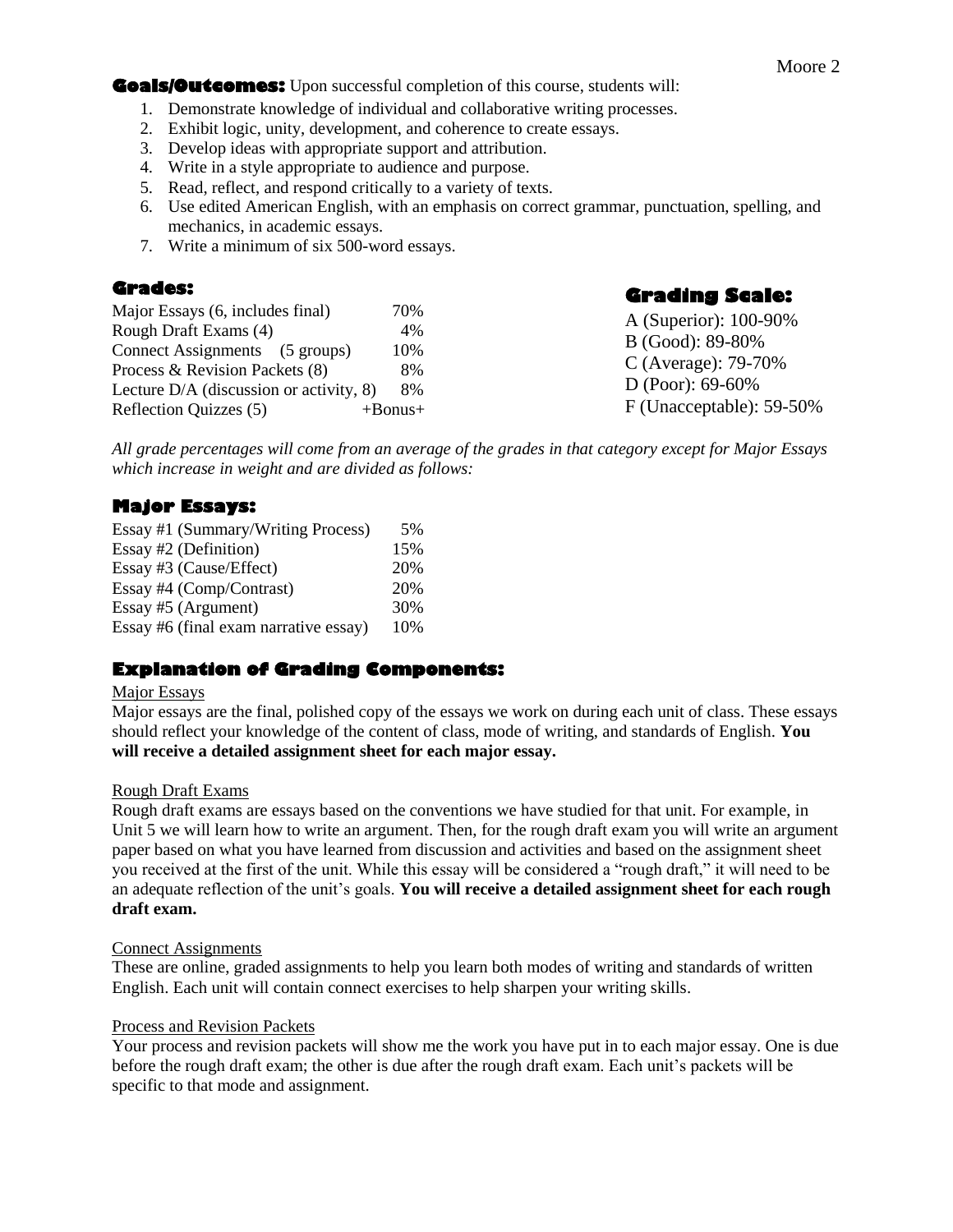#### Lecture Discussions or Activities

These will be assignments to help you begin to process and understand the lessons of the unit/modes of writing. After watching the week's video, you will complete either a discussion board question or a short writing activity.

#### Reflection Quizzes

These quizzes will be reflective writings about your graded major essays. You will complete the given prompt after each essay is graded. 

## **Assignment Information/Completion:**

- ANNOUNCEMENTS: Any information sent out via announcements in emails or posted as an announcement on the course website is important and is, accordingly, an extension of assignment requirements and syllabus policies. Students must read all announcements and will be held responsible for any information posted in the announcements.
- Numerical grades are assigned for convenience in averaging grades only. Your grade at the end of the course will be determined on an average system, not on a point system.
- Failure to turn in an assignment on time can result in a grade of 0/F for the assignment. In some cases, essays will be penalized for each day late, if the student discusses the situation with the instructor.
- Any late work may not be made-up without prior approval from the instructor.
- All work (writing assignments, exams, discussions, etc.) will be completed in Blackboard and Connect Writing. You should log-in to Blackboard on August 28th or August 29th, the first days of the semester.
- Assignments will only be available for one week at a time. Therefore, you may not do work from Week 1 during Week 2 for a grade. However, once a week is released, the content (notes, etc.) will be available throughout the semester.
- Major-assignment (Essay) deadlines are firm. Late work will NOT be accepted. Failure to turn in an assignment on time could result in a grade of 0/F for the assignment.
- Accumulating any four zeroes in the course could result in your being dropped from the course with an X or F, at my discretion. If you fail to submit any paper or exam, you could be dropped from the course with an X or F, at my discretion.

## **Evaluation:**

- The "A" essay is perfectly formatted, with three or fewer spelling/wrong word and/or grammatical errors. It also has an excellent title, strong thesis, good transitions, an introduction with a hook, a thoughtful conclusion, and well-supported main points in the body paragraphs. The writing is lively and intelligent; there are no sentence structure errors.
- The "B" essay at the 1301 level contains all of the above with one or two more errors.
- The "C" essay has a thesis, introduction, and conclusion, but lacks support and has multiple errors.
- The "D" essay contains one or more of the following problems: lack of a strong thesis, lack of a strong organizational pattern, weak introduction and/or conclusion, formatting errors, multiple spelling and grammatical errors, and/or sentence structure issues (fragments and run-ons).
- The "F" essay does not meet the minimum requirements for a 1301-level essay assignment. Some examples of "F" essays are 1) those written on a topic that has not been approved; 2) those that do not meet the minimum word count; or 3) those that are not written in the required format.

\* Specific assignment requirements will be given and discussed in weekly assignment sheets and videos. \*Note: In college, a "C" is an average paper; it does not have anything "wrong" with it; it fulfills the assignment; it simply does not move beyond the average.\*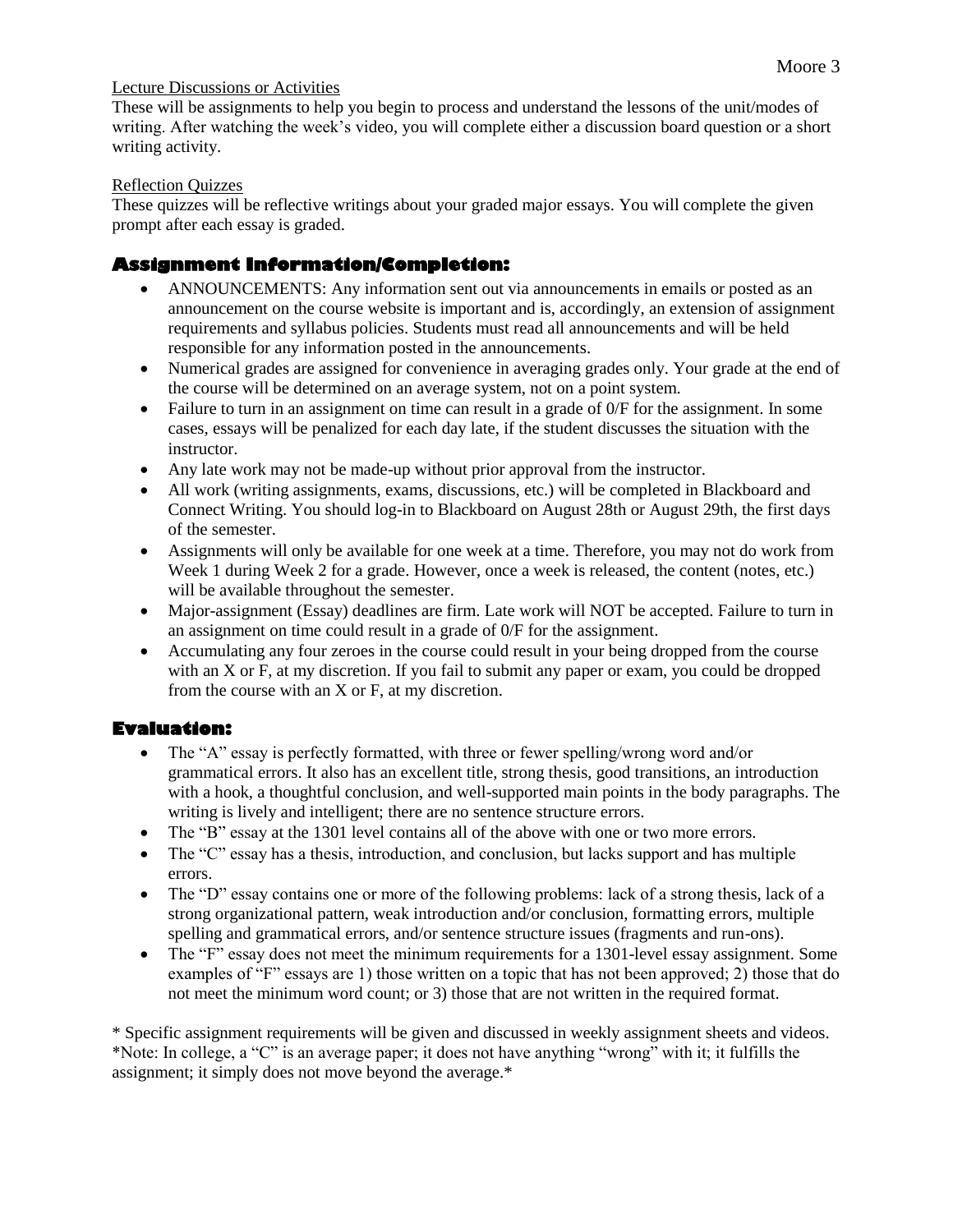## **Absence Policy:**

Online students are required to log in to Blackboard **frequently**. If you fail to log on every week, I will assume you are no longer taking the class. Students who fail to log on weekly could be dropped from the course with an X or F.

Accumulating any four zeroes in the course could result in your being dropped from the course with an X or F, at my discretion. If you fail to submit any paper or major assignment, you could be dropped from the course with an X or F, at my discretion.

#### **Professionalism:**

#### **Coursework**

All coursework, however small, MUST follow the rules of Standard English and grammar, as well as maintain a professional and formal tone. I will not grade an assignment that is in incomplete sentences, uses non-standard English, or employs a disrespectful tone. Any such assignment will receive a "0."

#### **Email Etiquette**

Students should limit emails to "quick" questions. My office hours or appointments are the best way for us to address more complex questions and concerns about the course. If the answer to your question can be found in the textbook, blackboard, or syllabus, please do not email me because I will only refer you to one of these sources.

I expect students to use professional language and tone in all communication with me, including email correspondence. "Sooooooooooooooo B4 u snd me a msg……. B sure i can read it." Additionally, students should include their first and last name and section number in the "subject" line of the email or in the first line of the email. If the student does not follow these guidelines, I will not respond to his/her email. Students must use proper grammar, spelling, capitalization, and punctuation. Students should *never* ask that I respond ASAP and should refrain from using ALL CAPS and excessive punctuation!!!!!!! in the email. Finally, students should only email me from their SPC email addresses. Emails from Yahoo, Hotmail, etc. are not delivered to my inbox. I prefer students to email me, not message in BlackBoard. *\*Please note: if you use the "Email Instructor" function in BlackBoard, you will find my response in your SPC email not your BlackBoard messages.*

## **Communicating with the Instructor:**

The best way to reach me is through email (given above). Although I cannot guarantee that I will respond to your messages right away, I do check my email frequently. Please realize that if you email me after 5 PM, I cannot guarantee a response that night. Weekend responses may be slower or delayed until the next school day. Your SPC email is considered an official form of communication between you and me, so it is extremely important that you check your SPC email regularly.

If you have any questions or concerns about the class or your performance in the class, please do not hesitate to set up an appointment with me during office hours or write an email to me. I would rather hear about your concerns early in the semester when we still have time to work together, rather than at the end of the class when it is too late for me to help you. Also, if you have any special accommodations please let me know of your needs as soon as possible.

After I hand back graded essays, you must wait 24 hours before you can discuss your grade with me. This time should be spent reading and processing my comments. I am happy to explain my comments and grading rubric and to answer any questions that you may have, but I require that all students let 24 hours pass before contacting me regarding essay grades.

## **Academic Integrity—Plagiarism/Cheating:**

Students are expected to do their own work on all projects, quizzes, assignments, and papers. Failure to comply with this policy will result in an F for the assignment and can result in an F for the course if circumstances warrant it.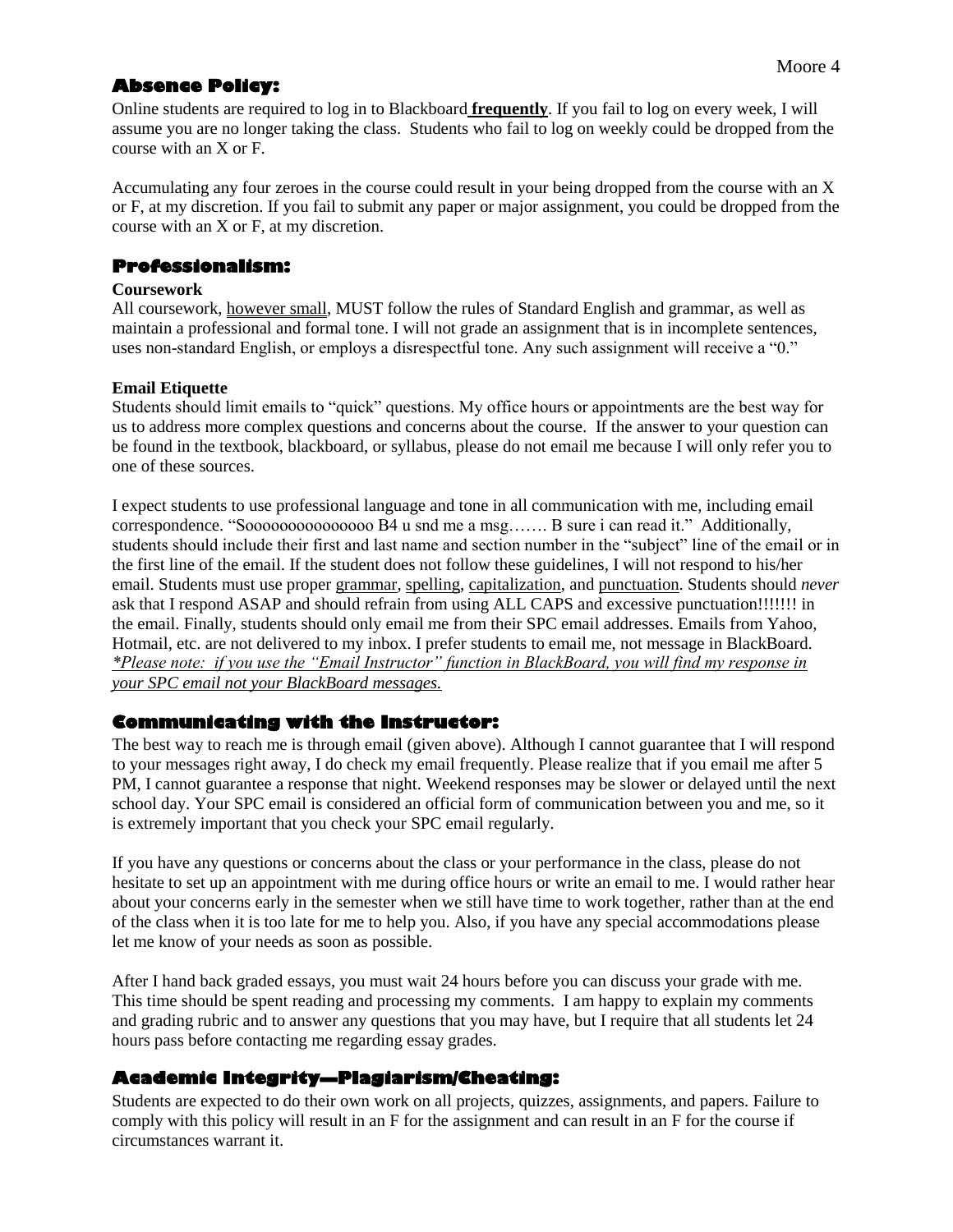Plagiarism violations include, but are not limited to, the following:

- 1. Turning in a paper that has been purchased, borrowed, or downloaded from another student, an online term paper site, or a mail order term paper mill;
- 2. Cutting and pasting together information from books, articles, other papers, or online sites without providing proper documentation;
- 3. Using direct quotations (three or more words) from a source without showing them to be direct quotations and citing them; or
- 4. Giving an in-text citation only at the end of a paragraph.

Cheating violations include, but are not limited to, the following:

- 1. Obtaining an examination by stealing or collusion;
- 2. Discovering the content of an examination before it is given;
- 3. Using an unauthorized source of information (notes, textbook, text messaging, internet) during an examination, quiz, or homework assignment;
- 4. Entering an office or building to obtain unfair advantage;
- 5. Taking an examination for another;
- 6. Altering grade records; or
- 7. Copying another's work during an examination or on a homework assignment.

#### **Students with Disabilities:**

Students with disabilities, including but not limited to physical, psychiatric, or learning disabilities, who wish to request accommodations in this class should notify the Disability Services Office early in the semester so that the appropriate arrangements may be made. In accordance with federal law, a student requesting accommodations must provide acceptable documentation of his/her disability to the Disability Services Office. For more information, call or visit the Disability Services Office at Levelland (Student Health & Wellness Office) 806-716-2577, Reese Center (Building 8) 806-716-4675, or Plainview Center (Main Office) 806-716-4302 or 806-296-9611.

#### **Statement of Nondiscrimination:**

It is the policy of this instructor not to discriminate on the basis of age, color, disability, ethnicity, gender, national origin, race, religion, sexual orientation, or veteran status.

#### **Statement of Diversity:**

In this class, the instructor will establish and support an environment that values and nurtures individual and group differences and encourages engagement and interaction. Understanding and respecting multiple experiences and perspectives will serve to challenge and stimulate all of us to learn about others, about the larger world, and about ourselves. By promoting diversity and intellectual exchange, we will not only mirror society as it is, but also model society as it should and can be.

**NOTE: This syllabus and schedule is subject to change at the instructor's discretion. Continued enrollment by the student in the course indicates that the student agrees and will abide by all policies set forth in this syllabus by the instructor.**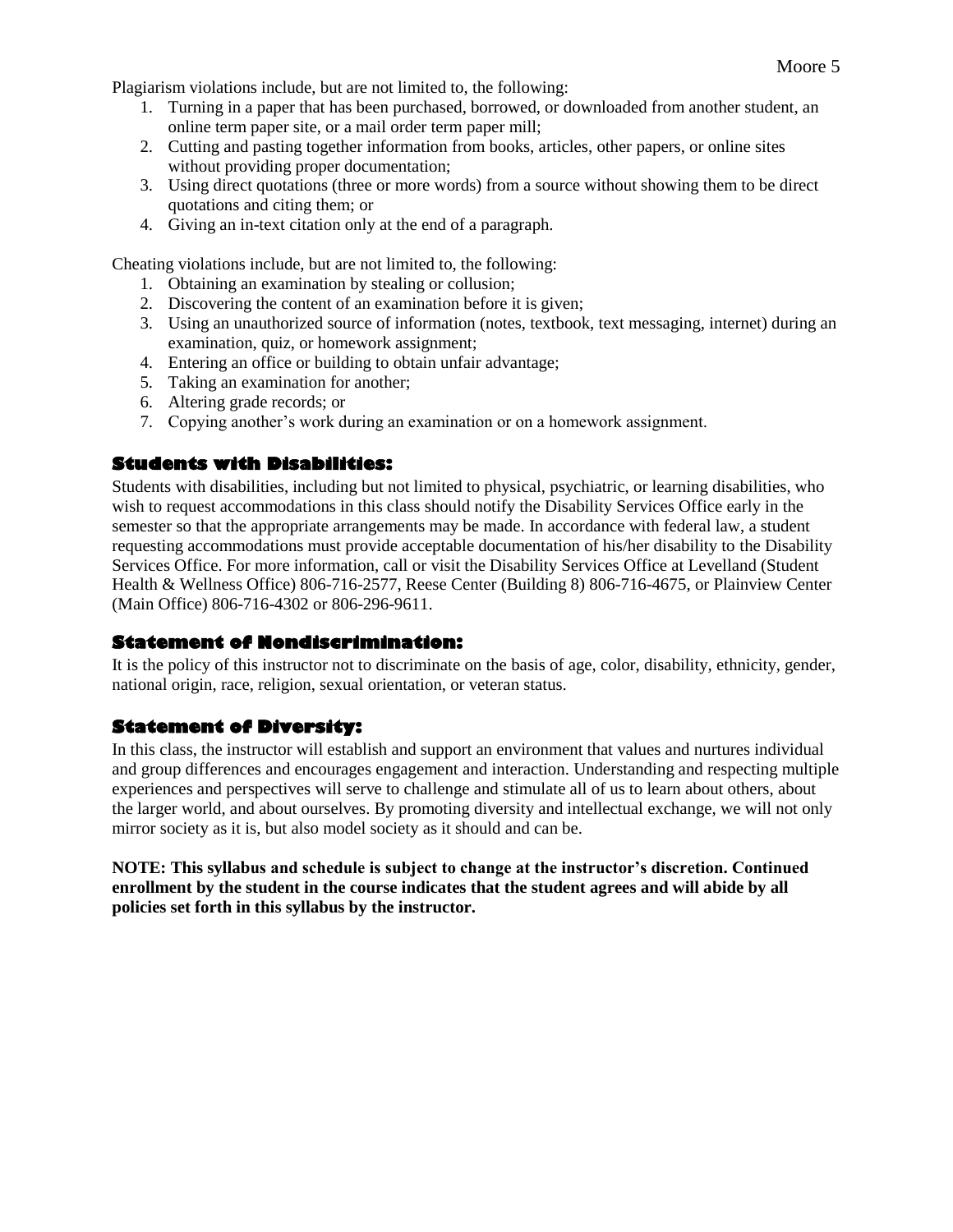# **Class Schedule**

## **Week 1 // Monday 8/28 12:00 AM – Monday 9/1111:59 PM\*\***

\*\*Week 1 Assignments will stay open through Week 2 to allow for any students who may join the class late or have trouble getting started in the online format.

1.1 Introductions

• Email Assignment (Lecture D/A)

1.2 Syllabus // Expectations // Grading

- 1.3 Explanation of Assignments
	- Practice Turning in Assignments
	- Getting Started in Connect Writing

1.4 Critical Thinking, Reading, and Writing

- Chapter 1: An Introduction to Writing (2-21)
- $\bullet$  Lecture D/A

## **9/4: LABOR DAY HOLIDAY**

#### **Week 2 // Tuesday 9/5 12:00 AM – Monday 9/11 11:59 PM\*\***

\*\*Week 2 begins the normal, weekly cycle of the class

## 2.1 Lecture/Practice/Prompt for *Essay #1*

- Chapter 2: The Writing Process (22-49)
- Lecture D/A

## 2.2 Essay #1 Connect Assignments OPEN

• Special introduction to MLA formatting

## **Week 3 // Tuesday 9/12 – Monday 9/18**

- 3.1 Lecture/Practice for *Essay #2*
	- Chapter 14: Definition (304-324)
	- Chapter 8: Description (182-202) SKIM
	- Chapter 9: Exemplification (222-241) SKIM
	- Lecture D/A

## 3.2 **Essay #1 DUE**

## 3.3 (2.2) Essay #1 Connect Assignments DUE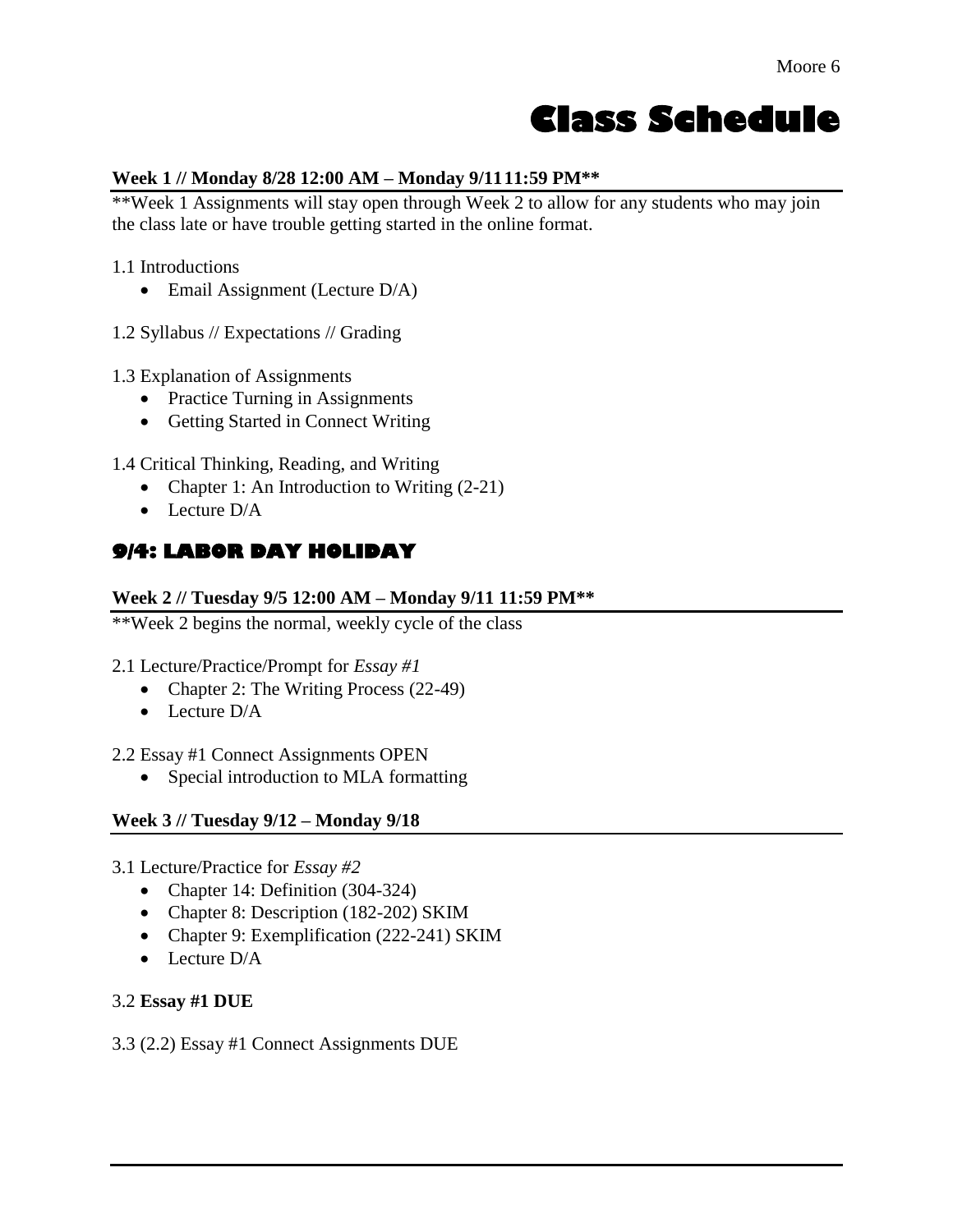- 4.1 *Essay #2 Prompt* + *Rough Draft Exam Assignment Sheet*
- 4. 2 Sample Essays/Prewriting/Organization
	- Chapter 3: The First and Second Steps in Essay Writing (50-82)
- 4.3 Essay #2 Process Packet
	- Chapter 4: The Third Step in Essay Writing (83-109)

4.4 Essay #2 Connect Assignments OPEN

#### **Week 5 // Tuesday 9/26 – Monday 10/2**

- 5.1 Rough Draft Exam 2
- 5.2 Essay #2 Revision Packet
	- Chapter 5: The Fourth Step in Essay Writing (110-143)
	- Chapter 6: Four Bases for Revising Essays (144-172)
- 5.3 (4.4) Essay #2 Connect Assignments DUE

#### **Week 6 // Tuesday 10/3 – Monday 10/9**

- 6.1 Lecture/Practice for *Essay #3*
	- Chapter 12: Cause and/or Effect (260-280)
	- Lecture D/A

#### 6.2 **Essay #2 DUE**

#### **Week 7 // Tuesday 10/10 – Monday 10/16**

7.1 *Essay #3 Prompt + Rough Draft Exam Assignment Sheet*

- 7.2 Sample Essays/Prewriting/Organization
- 7.3 Essay #3 Process Packet
- 7.4 Essay #3 Connect Assignments OPEN

## **10/13: FALL BREAK**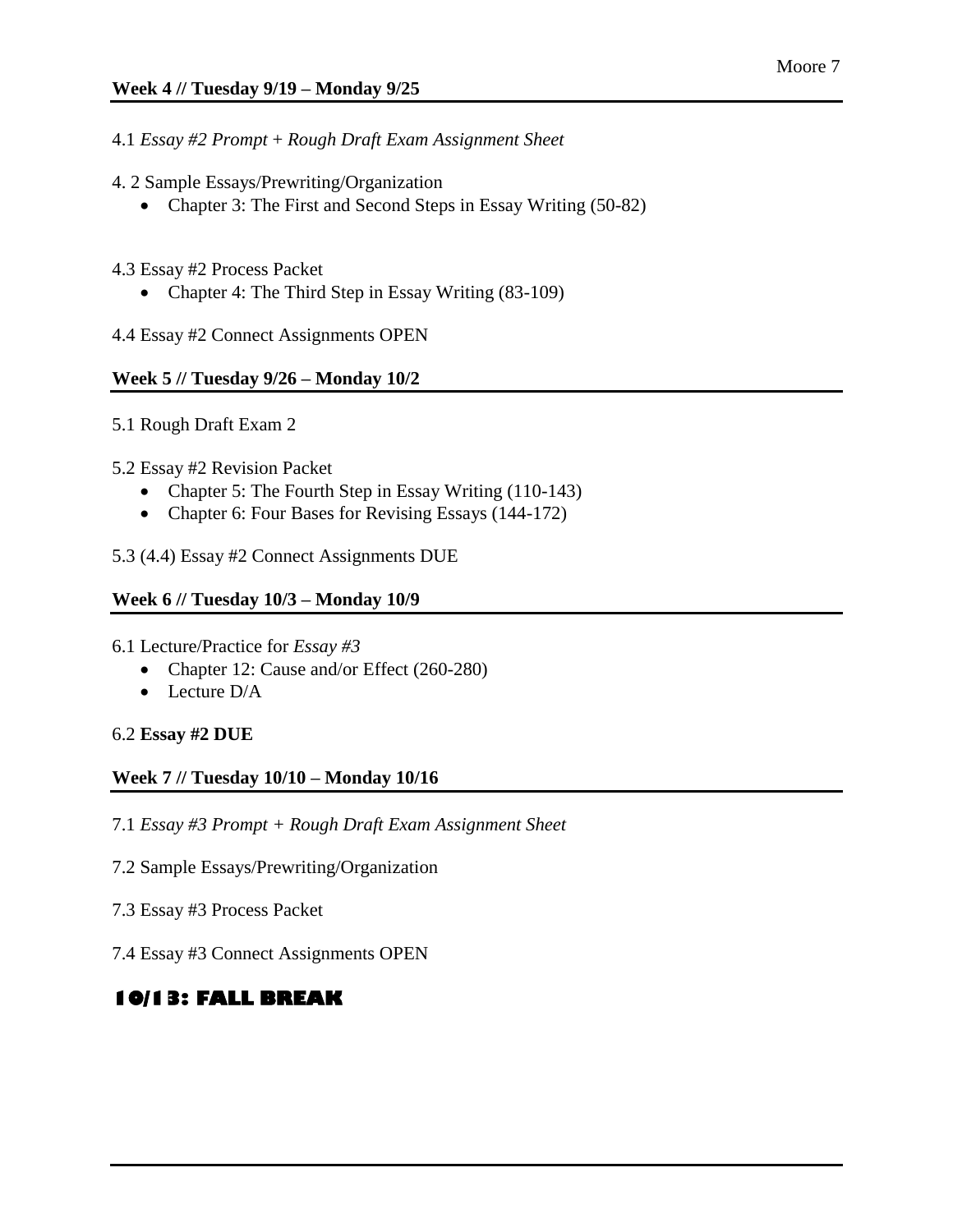- 8.1 Rough Draft Exam 3
- 8.2 Essay #3 Revision Packet
- 8.3 (7.4) Essay #3 Connect Assignments DUE

#### **Week 9 // Tuesday 10/24 – Monday 10/30**

- 9.1 Lecture/Practice for *Essay #4*
	- Chapter 13: Comparison and/or Contrast (281-303)
	- Lecture D/A

#### 9.2 **Essay #3 DUE**

#### **Week 10 // Tuesday 10/31 – Monday 11/6**

- 10.1 *Essay #4 Prompt + Rough Draft Exam Assignment Sheet*
- 10.2 Sample Essays/Prewriting/Organization
- 10.3 Essay #4 Process Packet
- 10.4 Essay #4 Connect Assignments OPEN

#### **Week 11 // Tuesday 11/7 – Monday 11/13**

- 11.1 Rough Draft Exam 4
- 11.2 Essay #4 Revision Packet
- 11.3 (10.4) Essay #4 Connect Assignments DUE

#### **Week 12 // Tuesday 11/14 – Monday 11/20**

- 12.1 Lecture/Practice/Prompt for *Essay #5 + Rough Draft Exam Assignment Sheet*
	- Chapter 16: Argument (343-364)
	- $\bullet$  Lecture D/A
- 12. 2 Sample Essays/Prewriting/Organization
- 12.3 **Essay #4 DUE**